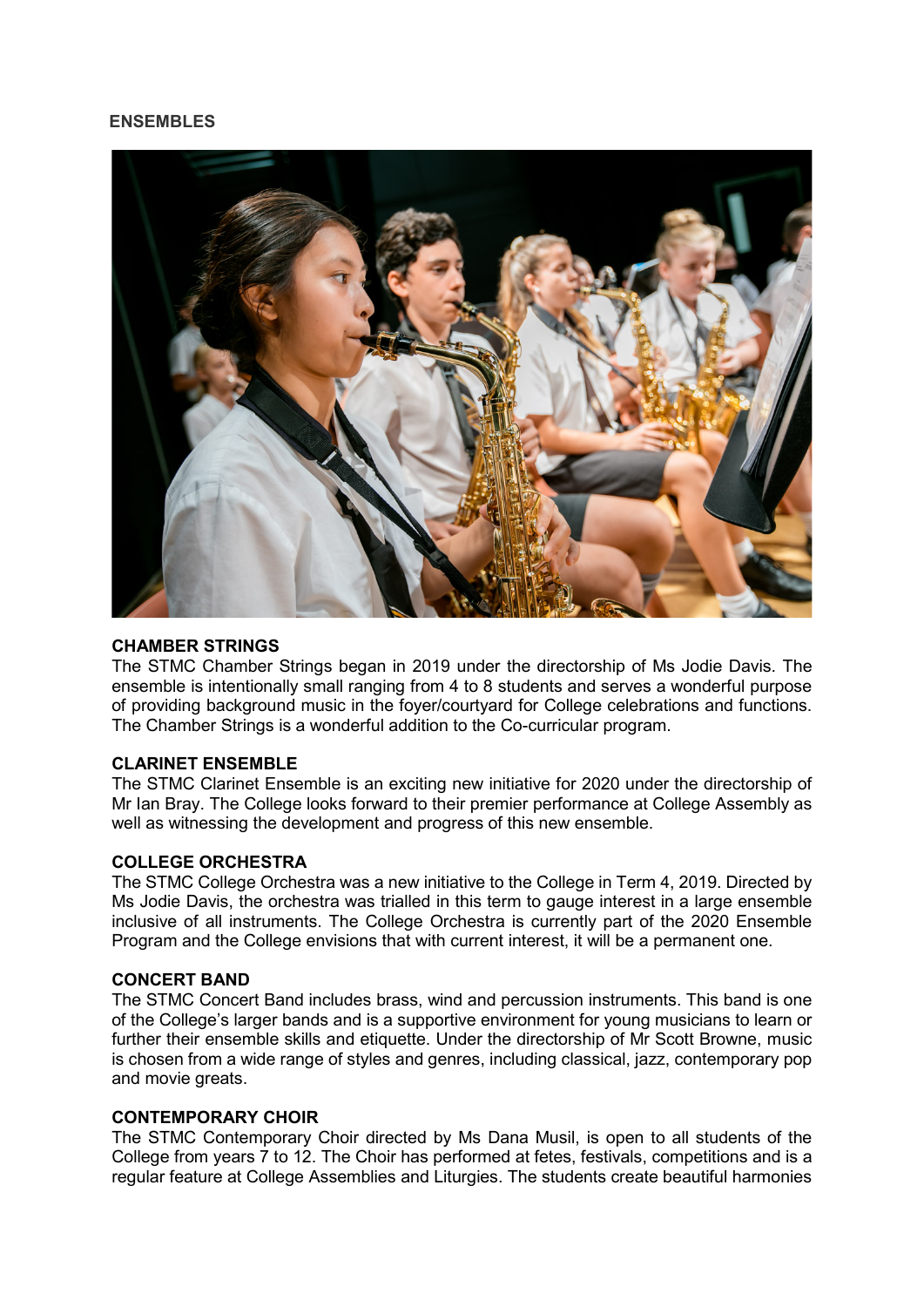with many of them learning vocal tuition at the College. Repertoire is taken from all genres from Classical to Jazz to Pop.

## **DJEMBE BAND**

The Djembe Band will begin in 2021 for Years 7, 8 and 9. It is a new initiative resulting from the fact that all Year 7 and 8 students learn the Djembe as part of their Music Taster course.

### **DRUM LINE**

The STMC Drum Line is a popular ensemble at the College directed by Ms Jodie Davis. Students march in step, perform drills, stick tricks and a high standard of rhythmic sets on a variety of drums, all from memory. The Drum Line performs in the Brisbane City ANZAC Day March as well as the Sunnybank RSL and compete in a variety of Percussion Eisteddfods across the year.

## **FLUTE ENSEMBLE**

The STMC Flute Ensemble is an exciting new initiative for 2020 under the directorship of Mr Ian Bray. The College looks forward to their premier performance at College Assembly as well as witnessing the development and progress of this new ensemble.

### **GUITAR ENSEMBLE**

The STMC Guitar ensemble is an acoustic guitar-based ensemble. The repertoire covers styles of music ranging from rock to blues and pop. The ensemble is directed by Mr Steven Williamson and students compete in a variety of festivals such as QCMF and Caboolture Band Spectacular Festival (CBS), as well as at College functions.

### **JAZZ ENSEMBLE**

The STMC Jazz Ensemble began in 2019 under the directorship of Mr Scott Browne. The ensemble has already achieved outstanding recognition at both the QCMF and CBS Music Festivals and has already performed at the College Night of Excellence. The College looks forward to watching this ensemble develop over the next few years as it attracts more students to the genre of playing Jazz.

## **JUNIOR CONTEMPORARY BAND**

With the 2019 success of the Junior Rock Band, it was necessary to form a second Middle School Band by the end of 2019. The Junior Contemporary Band, like the Rock Band includes rock instruments and vocalists but is also inclusive of a variety of orchestral instruments such as brass and strings. This new band is directed by Mr Steven Williamson and music repertoire consists of a variety of genres and styles.

### **JUNIOR POP BAND**

With the popularity of Middle School Bands, a third band formed in 2020 to accommodate students who were interested to sing popular songs. The groups of girls enjoy singing songs in parts, in unison and harmony. The band rehearses weekly and is directed by Mr Steven Williamson.

#### **JUNIOR ROCK BAND**

The STMC Junior Rock began in 2019 and was a new initiative to offer students in the Middle School their own Rock Band. Directed by Mr Steven Williamson, the Band premiered at the first Whole School Assembly in 2019 and since then has competed in a variety of competitions and festivals. The Band has been most popular with Year 7 and 8 students particularly, resulting in a two new Middle School Bands starting up in 2020. The Junior Rock Band performs a range of music form the Rock and popular genres. The most outstanding achievement in 2021 was entering the National Rockfest and being awarded the best Junior Rock Band in the country. Great work from students who are just in year 8!